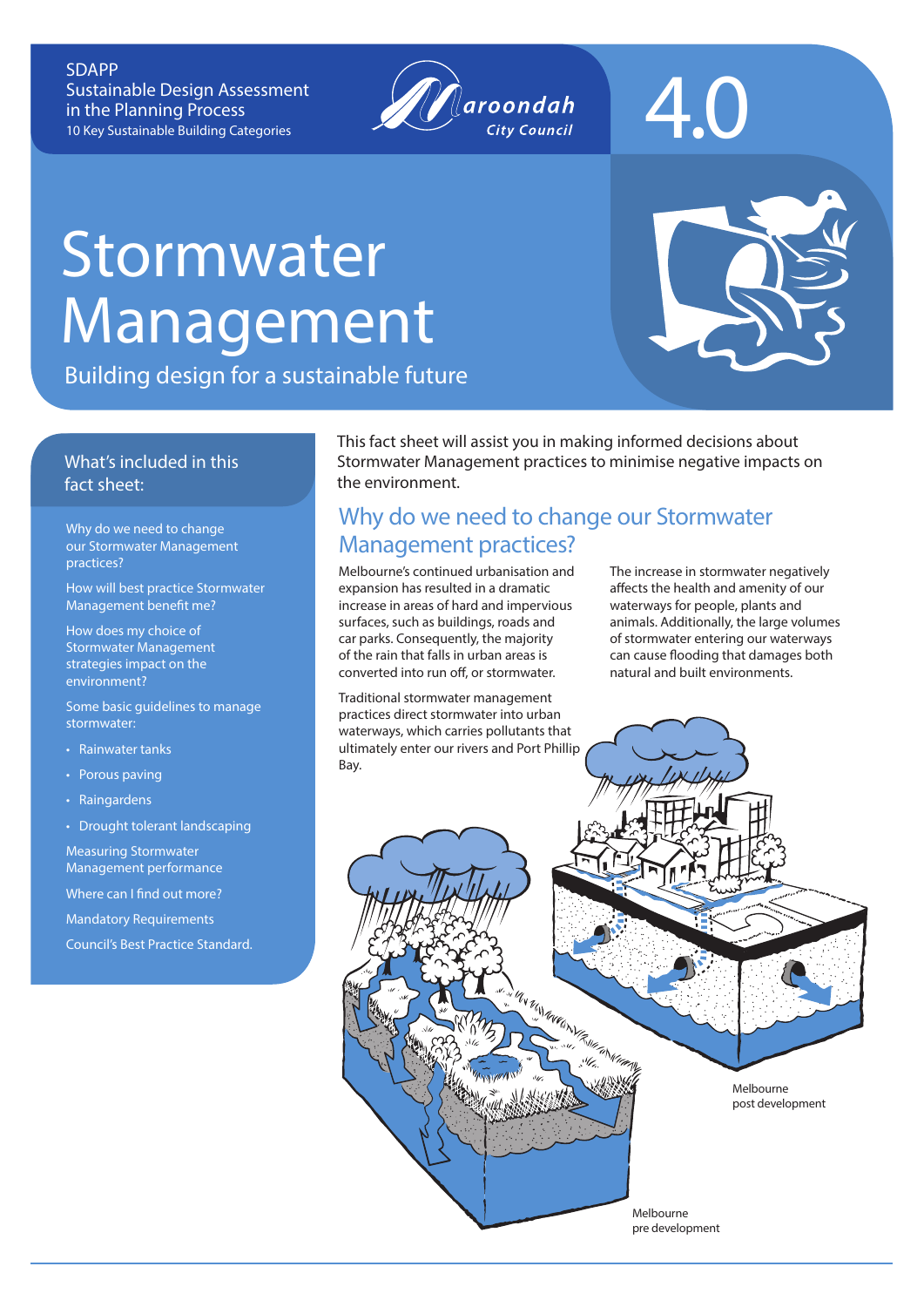

#### How will best practice Stormwater Management benefit me?

Water Sensitive Urban Design (WSUD) can capture, treat and reuse stormwater onsite to dramatically improve the quality and quantity of water entering our waterways. Integrating WSUD into your development will minimise its downstream impacts and also enables you to conserve potable (drinking) water by substituting it with rainwater. WSUD strategies allow you to achieve the following outcomes and helps Melbourne transition to a water sensitive city:

- improve water quality in streams and in groundwater
- protect stream and riparian habitats for native plants and animals
- prevent erosion of banks along our waterways
- reduce flooding risk
- protect the scenic and recreational values of streams
- conserve potable water by providing an alternative water source for uses such as, irrigation and toilet flushing.

## How does my choice of Stormwater Management strategies impact on the environment?

There is enormous scope for creativity when building or renovating to incorporate a variety of WSUD strategies into your design.

Some simple measures to eliminate the negative impacts of stormwater and conserve potable water are outlined below:

| Measure                         | Stormwater<br>Quality           | Stormwater<br>Quantity   | Potable Water<br>Substitution |
|---------------------------------|---------------------------------|--------------------------|-------------------------------|
| Rainwater tanks                 | <b>Highly Applicable</b>        | <b>Highly Applicable</b> | <b>Highly Applicable</b>      |
| Raingardens<br>& swales         | <b>Highly Applicable</b>        | <b>Highly Applicable</b> | Moderately<br>Applicable      |
| Porous pavers                   | <b>Moderately</b><br>Applicable | Moderately<br>Applicable | Not Applicable                |
| Drought tolerant<br>landscaping | <b>Not Applicable</b>           | <b>Not Applicable</b>    | <b>Highly Applicable</b>      |

#### Rainwater tanks

Rainwater tanks are perhaps the easiest way to reduce the amount of stormwater leaving your property. They also have the added benefit of providing a water source that can replace drinking (potable) water in certain uses such as outdoor use, toilet flushing and clothes washing. By using stormwater to replace drinking water, savings of up to 90% can be achieved.

Tanks come in many different colours, materials and designs. They can be installed above ground, under ground, below outdoor decks, under buildings (if space allows), or even hidden within planter boxes.

Sizing rainwater tanks is contingent on a number of variables namely, rainfall, roof catchment area and proposed uses. There are now a number of free tools, such as Tankulator and STORM, available to assist people in sizing their tanks and delivering best practice WSUD outcomes. For more information on water tanks, see the resources section of this fact sheet and refer to fact sheet 3.0 Water Efficiency.

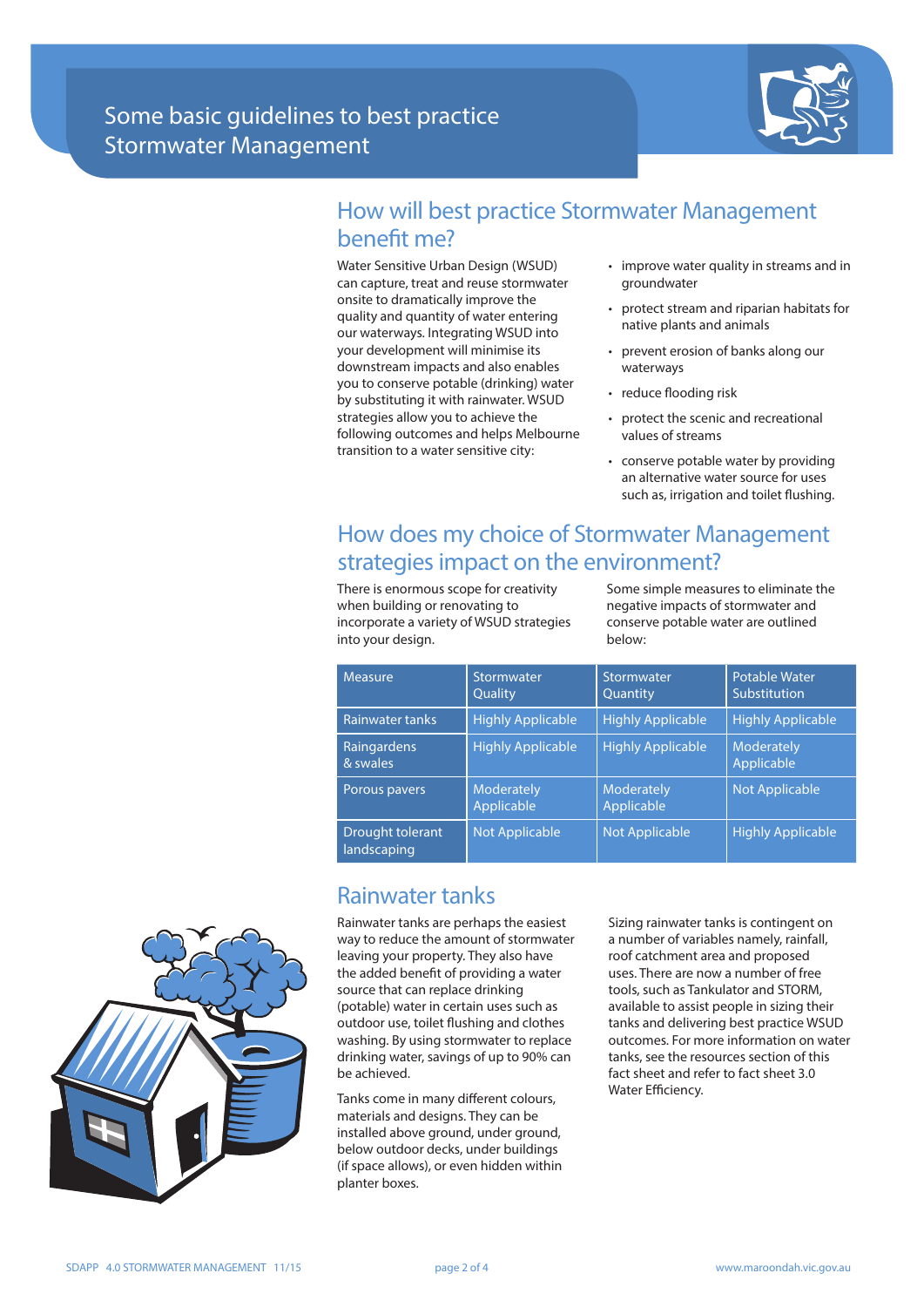## Some basic guidelines to best practice Stormwater Management



#### Porous paving

Porous paving allows rainwater to pass through the pavers and soak into the ground, unlike standard concrete or block pavers. By using porous pavers you can:

- reduce the amount of 'impervious' surfaces on your block
- increase groundwater recharge by allowing the water to soak through the soil
- improve stormwater quality by filtering stormwater and reducing pollutant loads
- reduce high flows during peak rain events entering the waterway from urban areas causing stream erosion and habitat scouring.

Porous paving is installed in the same way as traditional paving and is available in many forms. They can be used to replace asphalt, concrete or other impervious pavers.

### Raingardens

Installing a raingarden on your property is an easy way to reduce pollutant loads in stormwater while providing attractive landscaping. Raingardens are designed to capture, filter and reduce the flow rate of stormwater from roofs or hard surfaces.

For more information on raingardens, see the resources section of this fact sheet.

#### Raingarden sizing chart

| Area of<br>$run-off(m2)$ | Raingarden size<br>(m <sup>2</sup> ) |  |
|--------------------------|--------------------------------------|--|
| 50                       | 1                                    |  |
| 100                      | $\overline{2}$                       |  |
| 150                      | 3                                    |  |
| 200                      | $\overline{4}$                       |  |
| 250                      | 5                                    |  |
| 300                      | 6                                    |  |
| 350                      | 7                                    |  |
| 400                      | 8                                    |  |
| 450                      | 9                                    |  |



Porous paving will allow for drainage in urban areas.

## Drought tolerant landscaping

The average Victorian family uses almost twenty percent of their drinking water in the garden. You can not only reduce your water consumption by reusing household water or rainwater, but also by maintaining a water-efficient garden. This can be done through simple measures, such as using mulch, maintaining healthy soil or installing a more efficient watering system.

Drought tolerant plants are also an excellent way to save water in the garden. They are better suited to our dry environment and create an attractive and low-maintenance garden.

Generally, the size of the raingarden should be approximately two percent of the run-off area. One square meter of raingarden commonly treats 50 square meters of hard surface.